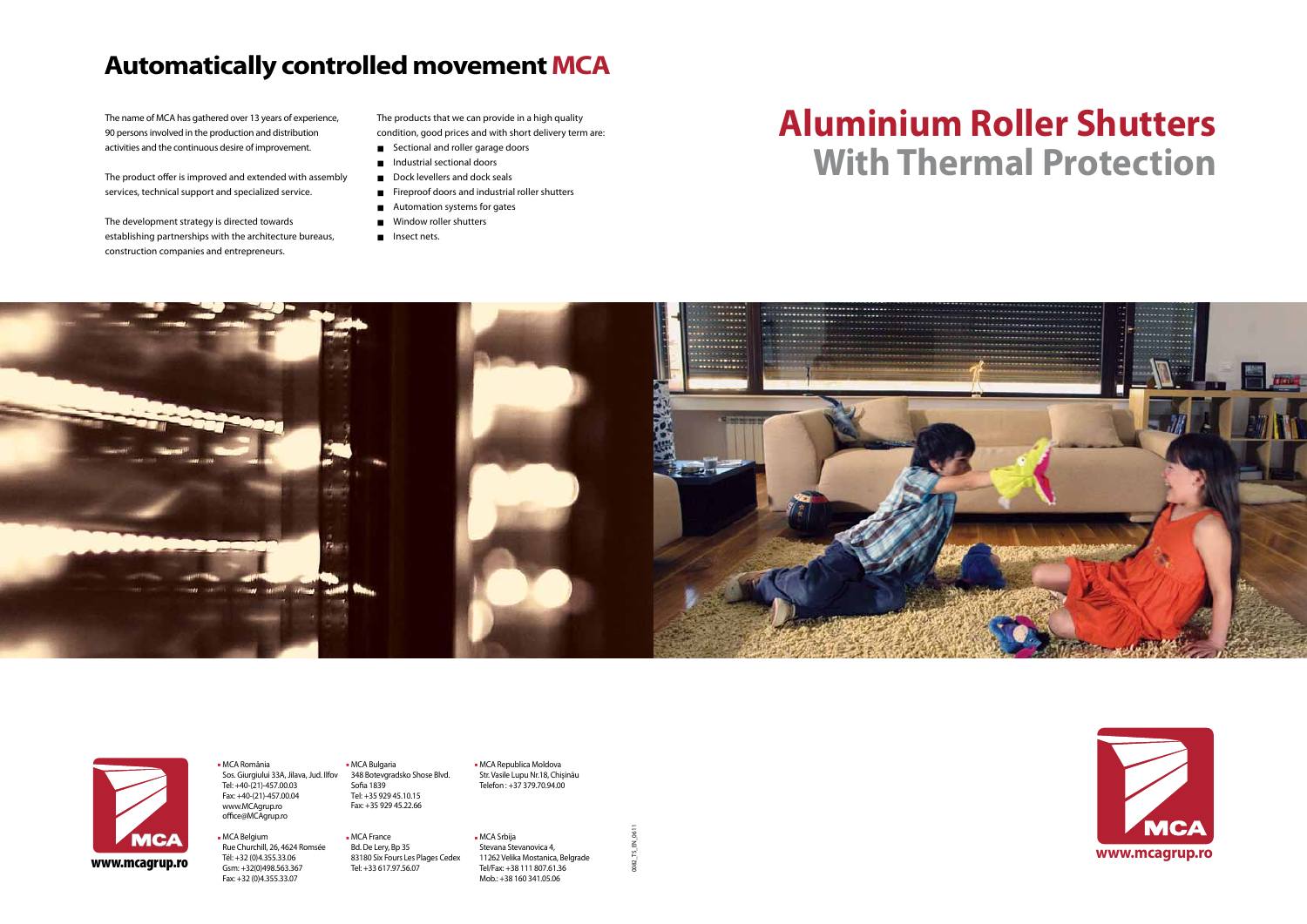**www.mcagrup.ro**



Shadow Protection against the effect of sun glare. Flexibility in dosing natural light. Protects furniture and interior decoration from ultraviolet rays.

- **Constant temperature** Prevents excessive heating in the house during hot summer days. Prevents heat loss in the wintertime.
	- Restful sleep It ensures the silence and obscurity necessary when you want to rest.
		- Privacy Protects from any prying eyes, especially when windows open towards the street or to a neighboring house.
		- Safety Provides comfort and security by protecting against intrusion attempts.

## roller shutters **Colors for 37mm aluminium slats**



**Light Wood 915**





**Golden 920**



**Silver 916 - RAL 9006**

**Grey 901 - RAL 7038**

**Dark Wood 1 907**



**Dark Wood 2 910**





**Metalic Grey Rafaello 911 - RAL 7015**



**Dark Brown" 921**

**Walnut 925**

**Golden Oak 924**





**Brown 903 - RAL 8014**



**Mahogany 926**

**Wenge 928**



**Bordeaux Metallic 914 - RAL 8016**

**Green 906 - RAL 6005**



**Blue 904 - RAL 5010**



**Anthracite Grey 957 - RAL 916**



## **Colors for 55mm aluminium slats**

### **Operating**



**White 900 - RAL 9016**

**Silver 916 - RAL 9006**



**Beige 919 - RAL 1015**



**Grey 901 - RAL 7038**





**Dark Brown 921**

**Brown 903 - RAL 8014**



**Dark Wood 1 907**



**Golden Oak 924**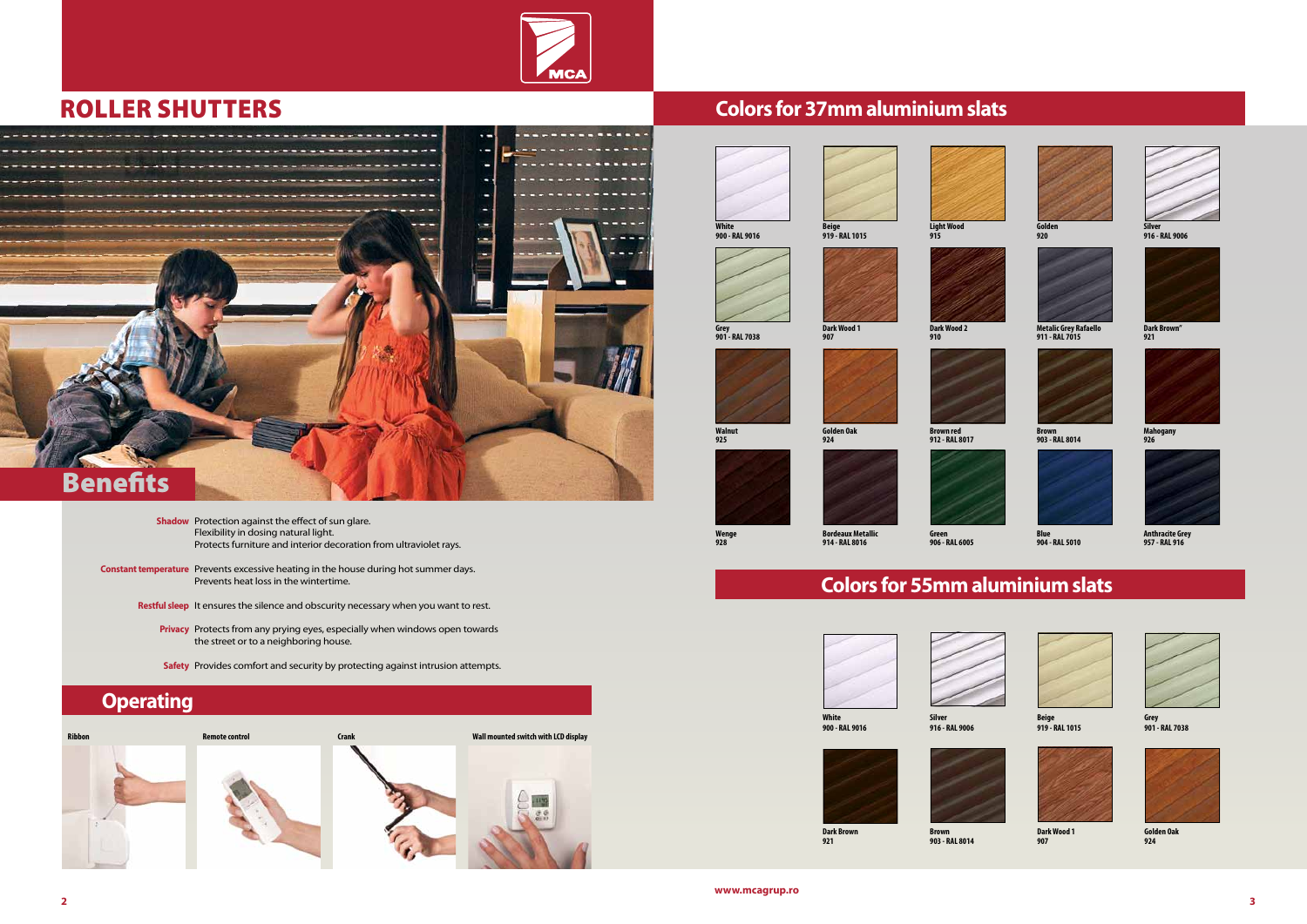



## Top-mounted roller shutters

**MCA UNIBOX roller shutters allow installation of the box on top of the window frame. Boxes can be finished and brought to the same color as the walls inside , and with those outside. UNIBOX PLUS roller shutters allow opening the bottom of the box for an easy maintenance without damaging finishes.**





## **UNIBOX**

### **Colors for boxes and guides for UNIBOX**

| White<br><b>RAL9016</b> | <b>Brown, Dark</b><br><b>Brown</b> | Golden Oak | <b>Walnut</b> |
|-------------------------|------------------------------------|------------|---------------|







### UNIBOX - section UNIBOX PLUS - section



|                 |                      |        | Top-mounted roller shutters - UNIBOX |             |                                                                    |               |                         |                    |                         | Top-mounted roller shutters - UNIBOX PLUS |      |                                                |     |                        |               |                                                                         |               |                         |                    |                         |
|-----------------|----------------------|--------|--------------------------------------|-------------|--------------------------------------------------------------------|---------------|-------------------------|--------------------|-------------------------|-------------------------------------------|------|------------------------------------------------|-----|------------------------|---------------|-------------------------------------------------------------------------|---------------|-------------------------|--------------------|-------------------------|
|                 | <b>Box dimension</b> |        | <b>Guide dimension</b>               |             | <b>Maximum width</b>                                               |               | <b>Maximum height</b>   |                    | <b>Maximum surface</b>  |                                           | Slat | <b>Box dimension</b>                           |     | <b>Guide dimension</b> |               | Maximum width                                                           |               | <b>Maximum height</b>   |                    | <b>Maximum surface</b>  |
|                 |                      |        |                                      |             |                                                                    | <b>Ribbon</b> | Crank/Spring/Electrical | <b>Ribbon</b>      | Crank/Spring/Electrical |                                           |      |                                                |     |                        |               |                                                                         | <b>Ribbon</b> | Crank/Spring/Electrical | Ribbon             | Crank/Spring/Electrical |
| 7 <sub>mm</sub> | $155$ mm $1$         | 180 mm |                                      | 60 mm       |                                                                    | 1600 mm       | 1350 mm                 |                    |                         |                                           | 175  |                                                | 220 |                        | 60            | 2600                                                                    | 1550          | 1330                    |                    |                         |
|                 | 181 mm               | 206 mm | 49 mm                                | and         | 2600 mm                                                            | 2250 mm       | 2150 mm                 | $2.5$ sqm          | 5 sqm                   |                                           |      | <b>200</b><br>zuu                              | 220 |                        | $70 - . H''$  |                                                                         | 2660          | 2360                    | 2.5 <sub>sgm</sub> | 5 sqm                   |
|                 | 220 mm               | 245 mm |                                      | 70 mm - "H" |                                                                    |               | 3600 mm                 | 3400 mm            |                         |                                           |      | 240<br>255                                     |     |                        |               |                                                                         | 4250          | 4030                    |                    |                         |
|                 |                      |        |                                      |             | Top-mounted roller shutters - UNIBOX with integrated insect system |               |                         |                    |                         |                                           |      |                                                |     |                        |               | Top-mounted roller shutters - UNIBOX PLUS with integrated insect system |               |                         |                    |                         |
|                 | <b>Box dimension</b> |        | <b>Guide dimension</b>               |             | <b>Maximum width</b>                                               |               | <b>Maximum height</b>   |                    | Maximum surface         |                                           | Slat | <b>Guide dimension</b><br><b>Box dimension</b> |     |                        | Maximum width | <b>Maximum height</b>                                                   |               | <b>Maximum surface</b>  |                    |                         |
|                 |                      |        |                                      |             |                                                                    | <b>Ribbon</b> | Crank/Spring/Electrical | <b>Ribbon</b>      | Crank/Spring/Electrical |                                           |      |                                                |     |                        |               |                                                                         | <b>Ribbon</b> | Crank/Spring/Electrical | <b>Ribbon</b>      | Crank/Spring/Electrical |
| $7 \text{ mm}$  | $155$ mm $1$         | 199 mm |                                      |             |                                                                    | 1350 mm       | 1150 mm                 |                    |                         |                                           |      | 175                                            | 220 |                        |               | 2600                                                                    | 1550          | 1330                    |                    |                         |
|                 | 181 mm               | 224 mm | 66,5 mm                              | 60 mm       | 2600 mm                                                            | 2250 mm       | 2150 mm                 | 2.5 <sub>sgm</sub> | 5 sqm                   |                                           |      | 200                                            | 220 | 66,5                   | 60            |                                                                         | 2660          | 2360                    | $2.5$ sqm          | 5 sqm                   |
|                 | 220 mm               | 263 mm |                                      |             |                                                                    | 2500 mm       | 2500 mm                 |                    |                         |                                           |      | 240                                            | 255 |                        |               |                                                                         | 4250          | 4030                    |                    |                         |
|                 |                      |        |                                      |             |                                                                    |               |                         |                    |                         |                                           |      |                                                |     |                        |               |                                                                         |               |                         |                    |                         |

**37 mm**

**37 mm**